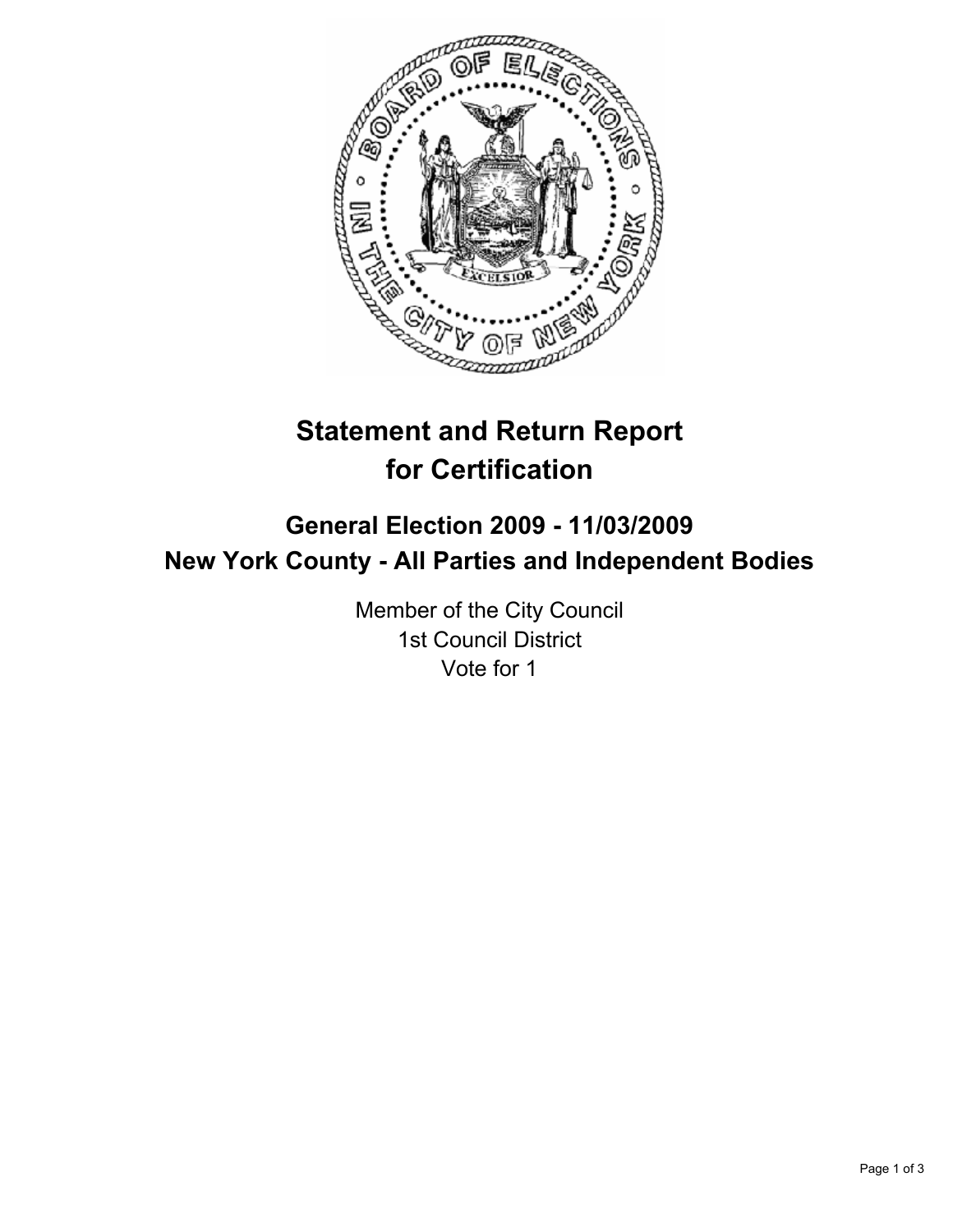

## **Assembly District 64**

| PUBLIC COUNTER               | 17,240 |
|------------------------------|--------|
| <b>EMERGENCY</b>             | 18     |
| ABSENTEE/MILITARY            | 247    |
| <b>AFFIDAVIT</b>             | 255    |
| <b>Total Ballots</b>         | 17,760 |
| MARGARET S CHIN (DEMOCRATIC) | 13,049 |
| IRENE HORVATH (REPUBLICAN)   | 2,041  |
| ROSIE MENDEZ (WRITE-IN)      |        |
| <b>Total Votes</b>           | 15,091 |
| Unrecorded                   | 2.669  |

## **Assembly District 66**

| <b>PUBLIC COUNTER</b>        | 7,098 |
|------------------------------|-------|
| <b>EMERGENCY</b>             |       |
| ABSENTEE/MILITARY            | 198   |
| AFFIDAVIT                    | 110   |
| <b>Total Ballots</b>         | 7,407 |
| MARGARET S CHIN (DEMOCRATIC) | 5,359 |
| IRENE HORVATH (REPUBLICAN)   | 1,034 |
| <b>Total Votes</b>           | 6,393 |
| Unrecorded                   | 1.014 |

## **Assembly District 74**

| <b>PUBLIC COUNTER</b>        | 422 |
|------------------------------|-----|
| <b>EMERGENCY</b>             |     |
| ABSENTEE/MILITARY            | 3   |
| AFFIDAVIT                    | 4   |
| <b>Total Ballots</b>         | 430 |
| MARGARET S CHIN (DEMOCRATIC) | 342 |
| IRENE HORVATH (REPUBLICAN)   | 18  |
| <b>Total Votes</b>           | 360 |
| Unrecorded                   | 70  |